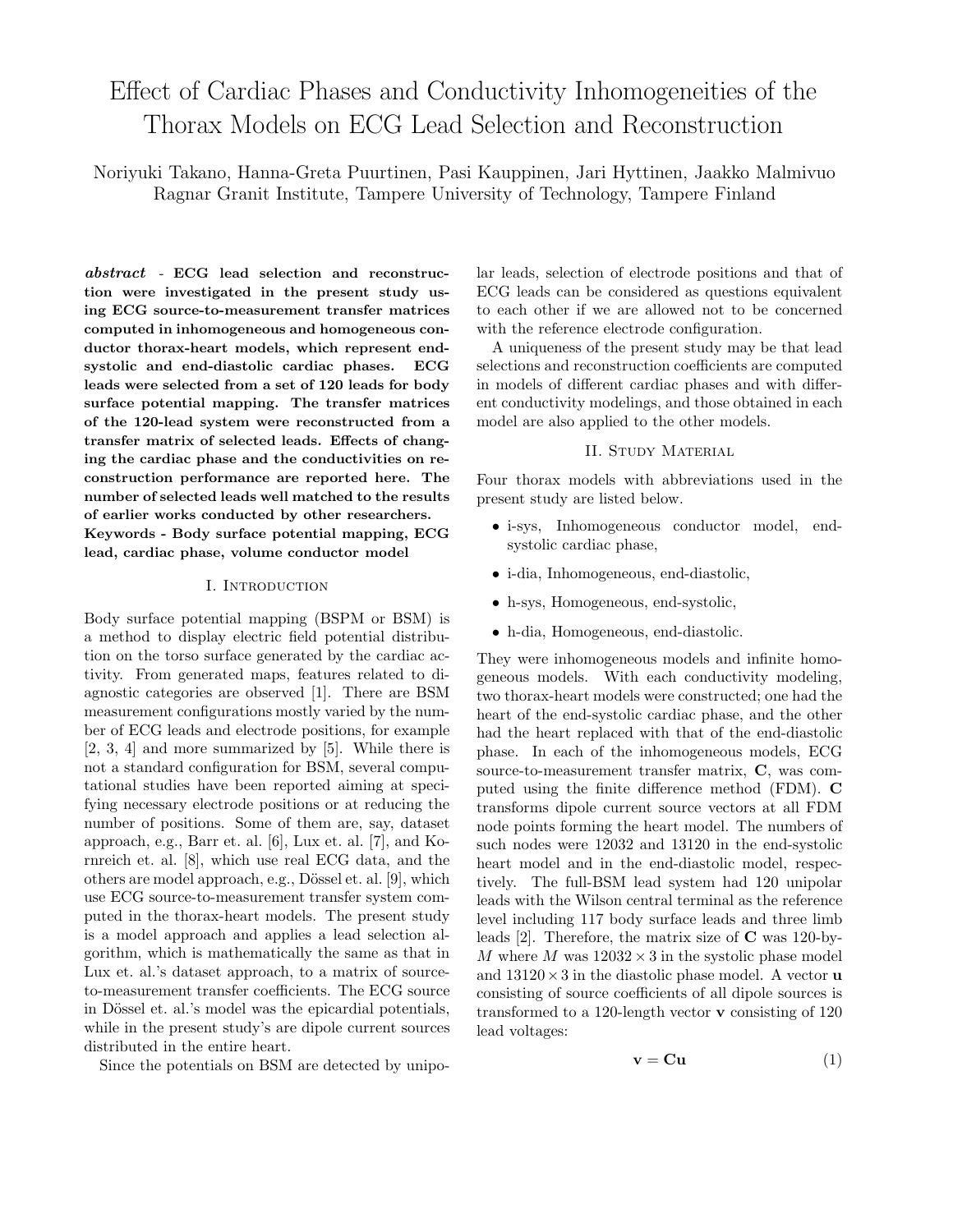| <b>Report Documentation Page</b>                                                                                                                                                                                                                  |                           |  |                                                    |  |  |  |
|---------------------------------------------------------------------------------------------------------------------------------------------------------------------------------------------------------------------------------------------------|---------------------------|--|----------------------------------------------------|--|--|--|
| <b>Report Date</b><br>25OCT2001                                                                                                                                                                                                                   | <b>Report Type</b><br>N/A |  | Dates Covered (from to)                            |  |  |  |
| <b>Title and Subtitle</b><br>Effect of Cardiac Phases and Conductivity Inhomogeneities of<br>the Thorax Models on ECG Lead Selection and Reconstruction                                                                                           |                           |  | <b>Contract Number</b>                             |  |  |  |
|                                                                                                                                                                                                                                                   |                           |  | <b>Grant Number</b>                                |  |  |  |
|                                                                                                                                                                                                                                                   |                           |  | <b>Program Element Number</b>                      |  |  |  |
| Author(s)                                                                                                                                                                                                                                         |                           |  | <b>Project Number</b>                              |  |  |  |
|                                                                                                                                                                                                                                                   |                           |  | <b>Task Number</b>                                 |  |  |  |
|                                                                                                                                                                                                                                                   |                           |  | <b>Work Unit Number</b>                            |  |  |  |
| Performing Organization Name(s) and Address(es)<br>Ragnar Granit Institute, Tampere University of Technology,<br>Tampere Finland                                                                                                                  |                           |  | <b>Performing Organization Report Number</b>       |  |  |  |
| <b>Sponsoring/Monitoring Agency Name(s) and Address(es)</b><br>US Army Research, Development & Standardization Group<br>(UK) PSC 802 Box 15 FPO AE 09499-1500                                                                                     |                           |  | <b>Sponsor/Monitor's Acronym(s)</b>                |  |  |  |
|                                                                                                                                                                                                                                                   |                           |  | <b>Sponsor/Monitor's Report Number(s)</b>          |  |  |  |
| <b>Distribution/Availability Statement</b><br>Approved for public release, distribution unlimited                                                                                                                                                 |                           |  |                                                    |  |  |  |
| <b>Supplementary Notes</b><br>Papers from the 23rd Annual International Conference of the IEEE Engineering in Medicine and Biology Society,<br>October 25-28, 2001, held in Istanbul, Turkey. See also ADM001351 for entire conference on cd-rom. |                           |  |                                                    |  |  |  |
| <b>Abstract</b>                                                                                                                                                                                                                                   |                           |  |                                                    |  |  |  |
| <b>Subject Terms</b>                                                                                                                                                                                                                              |                           |  |                                                    |  |  |  |
| <b>Report Classification</b><br>unclassified                                                                                                                                                                                                      |                           |  | <b>Classification of this page</b><br>unclassified |  |  |  |
| <b>Classification of Abstract</b><br>unclassified                                                                                                                                                                                                 |                           |  | <b>Limitation of Abstract</b><br>UU                |  |  |  |
| <b>Number of Pages</b><br>4                                                                                                                                                                                                                       |                           |  |                                                    |  |  |  |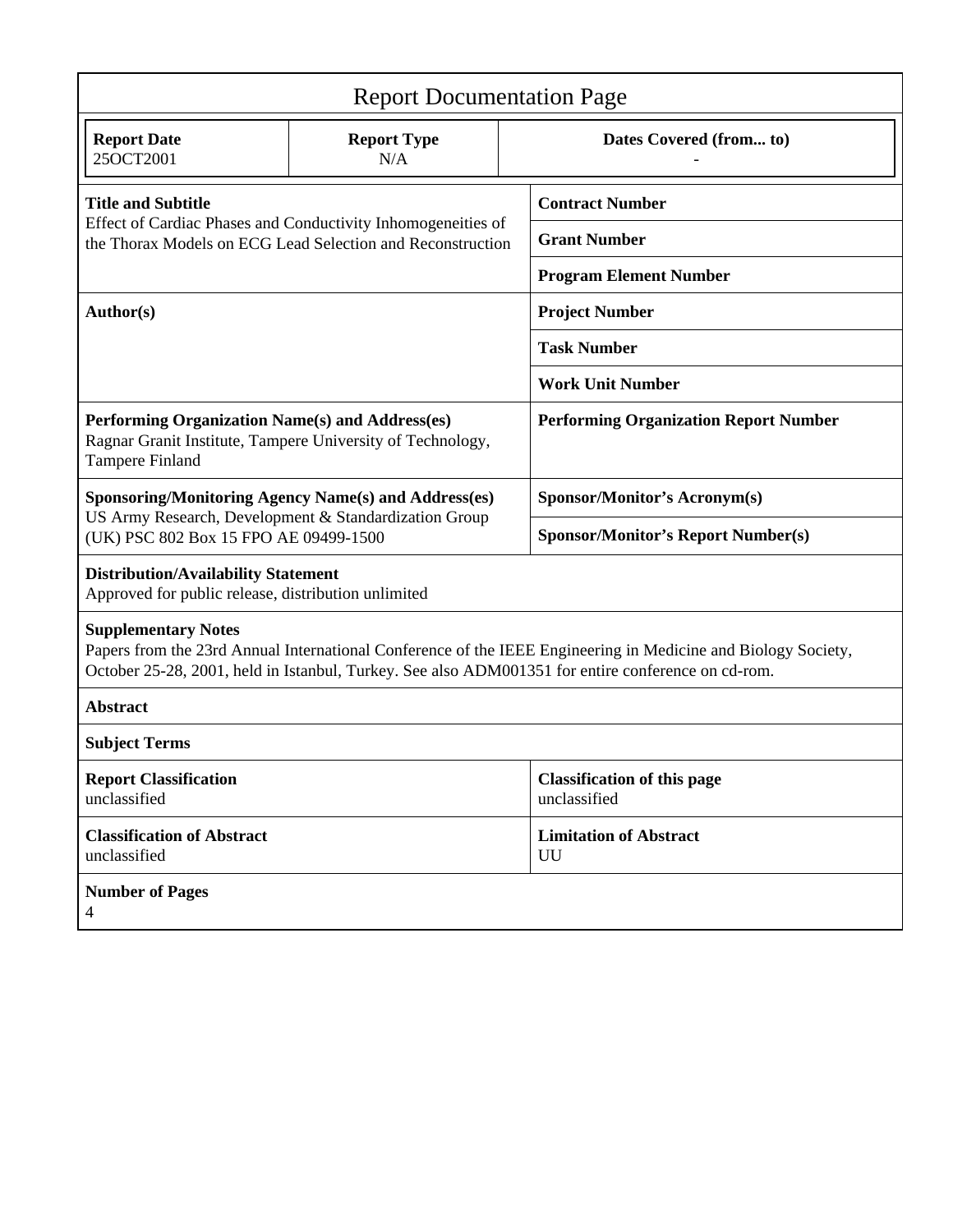Each row in C transforms u into an ECG voltage of one of the BSM leads.

The transfer matrices in the homogeneous models were computed using the dipole field equation [10], but the source points and the electrode locations were the same as in the inhomogeneous models.

#### III. Method

The lead selection and reconstruction method here is based on the Gram-Schmidt Orthogonalization (GSO) [11], and it is an iterative algorithm applied to I vector entries  $\mathbf{a}_{i=1:I}$  in a matrix  $\mathbf{A}$  =  $\begin{bmatrix} \mathbf{a}_1 & \mathbf{a}_2 & \cdots & \mathbf{a}_I \end{bmatrix}$  which is the transpose of an ECG source-to-measurement transfer matrix, i.e.,  $A \leftarrow C^t$ . I is the maximum number of ECG leads; namely,  $I = 120$ . **A** can be given as a matrix product

$$
\mathbf{A} = \mathbf{Q}\mathbf{R} \tag{2}
$$

where the columns,  $q_{i=1:I}$ , of matrix **Q** are mutually orthogonal basis vectors of  $A$ , and  $R$  is an  $I$ -by- $I$  matrix. Let  $O$  denote the inverse matrix of  $R$  so that  $Q$ is given as

$$
AO = Q \tag{3}
$$

A is reconstructed (or approximated) from N columns selected from A. The reconstructed matrix is expressed as  $\mathbf{A}^{(N)}$  where the superscript  $(N)$  indicates the number of selected columns in A. The reconstruction error matrix  $\mathbf{E}^{(N)}$  is defined as  $\mathbf{E}^{(N)} = \mathbf{A} - \mathbf{A}^{(N)}$ and it consists of error vectors  $e_{i=1}$ .

$$
\mathbf{E}^{(N)} = \begin{bmatrix} \mathbf{e}_1^{(N)} & \mathbf{e}_2^{(N)} & \cdots & \mathbf{e}_I^{(N)} \end{bmatrix}
$$
 (4)

N also denotes the iteration number. The iterative process selects one column in A in each iteration. As the initialization (when  $N = 0$ ),  $\mathbf{E}^{(0)}$  is set equal to **A**.

In each iteration,  $N = 1 : I$ , the index of error vector whose 2-norm is the largest of  $\mathbf{e}_{i=1}^{(N-1)}$  $\sum_{i=1:I}^{(N-1)}$  is detected and stored as Nth element,  $s_N$ , in the lead selection sequence list  $S$ :

$$
s_N = \arg \max_{i=1}^I \|\mathbf{e}_i^{(N-1)}\|_2, \ N = 1 : I \tag{5}
$$

$$
S = (s_1, s_2, \ldots, s_I) \qquad (6)
$$

 $\mathbf{q}_N$  is set equal to  $\mathbf{e}_{s_N}^{(N-1)}$ , detected by (5):

$$
\mathbf{q}_N = \mathbf{e}_{s_N}^{(N-1)}, \ N = 1 : I \tag{7}
$$

and row  $N$  in  **are set by** 

$$
r_{N,i} = \frac{\mathbf{q}_N \mathbf{t} \mathbf{e}_i^{(N-1)}}{\mathbf{e}_i^{(N-1)} \mathbf{t} \mathbf{e}_i^{(N-1)}}, \ i = 1 : I
$$
 (8)

where  $r_{N,i}$  is the element on Nth row in *i*th column of **R**, and  $\mathbf{q}_N^{\dagger} \mathbf{e}_i^{(N)}$  is the inner product of  $\mathbf{q}_N$  and  $\mathbf{e}_i^{(N)}$ .

As seen in (7),  $\mathbf{q}_{n=1:N}$  are copies of  $\mathbf{e}_{s_n}^{(n-1)}$  which are transformations of  $N$  columns in  $A$  whose indices are first N entries in the selection sequence  $S$ .

 $\mathbf{O}^{(N)}$  consisting of N columns left-most in O gives  $q_{n=1:N}$  (see (3)):

$$
AO^{(N)} = Q^{(N)}
$$
 (9)

Using the corresponding  $N$  rows in  $\bf{R}$  as the entries in a matrix  $\mathbf{R}^{(N)}$ , the reconstruction matrix, denoted by  $\mathbf{H}^{(N)}$ , is defined as  $\mathbf{H}^{(N)} = \mathbf{O}^{(N)} \mathbf{R}^{(N)}$ .  $\mathbf{H}^{(N)}$  transforms  $a_i$ , whose indices i are first N elements in S, to  $\mathbf{A}^{(N)}$ :  $\mathbf{A}\mathbf{H}^{(N)} = \mathbf{A}^{(N)}$ . Defining the error generator matrix,  $\mathbf{D}^{(N)}$ , such as

$$
\mathbf{D}^{(N)} = \mathbf{I} - \mathbf{H}^{(N)} \tag{10}
$$

 $\mathbf{E}^{(N)}$  is directly obtained from  $\mathbf{A}$ :  $\mathbf{A}\mathbf{D}^{(N)} = \mathbf{E}^{(N)}$ .

(2) is presented as the QR factorization, e.g., [12], in which (5) does not generally take place, either in the GSO, but  $S = (1, 2, \ldots, I)$ .

As the evaluation function, a normalized version of the squared Euclidean norm of  $\mathbf{E}^{(N)}$ , is employed and denoted by  $\epsilon^{(N)}$ :

$$
\epsilon^{(N)} = \frac{\|\mathbf{E}^{(N)}\|_E}{\|\mathbf{A}\|_E} \tag{11}
$$

 $\epsilon^{(N)}$  is the "overall" reconstruction error ratio; i.e., it does not indicate an error level of particular lead.

 $\mathbf{H}^{(N)}$  and  $\mathbf{D}^{(N)}$  can be applied to any matrix if its matrix size is the same as **A** from which the  $\mathbf{H}^{(N)}$ and the  $\mathbf{D}^{(N)}$  are computed. The process to compute them is referred to as *training*, and evaluation by  $\epsilon^{(N)}$ applying  $\mathbf{D}^{(N)}$  to a matrix, which may or may not be the  $A$ , is referred to as *test* in the following.

Four tests were executed in each model such that  $\epsilon^{(N)}, N = 1$  : I, were computed applying the  $\mathbf{D}^{(N)}$ ,  $N=1:I$ , obtained from all the four models.

#### IV. Result

 $\epsilon^{(N)}$  in the tests with different models are compared in Figure 1. The number of leads, N, was incremented from 1 to 120 where 120, which is the number of full-set BSM leads. The minimum  $N$  to obtain  $\epsilon^{(N)}$  less than or equal to certain values are briefly summarized in Table 1. They are not significantly different from the numbers previously reported by other researchers [6, 7, 9]. The cardiac phase of the heart did not strongly affect the test performance; i.e., the same electrode set and reconstruction coefficients may be used in models of different cardiac phases if all the other factors in the models are same. The inhomogeneities made significant differences, especially when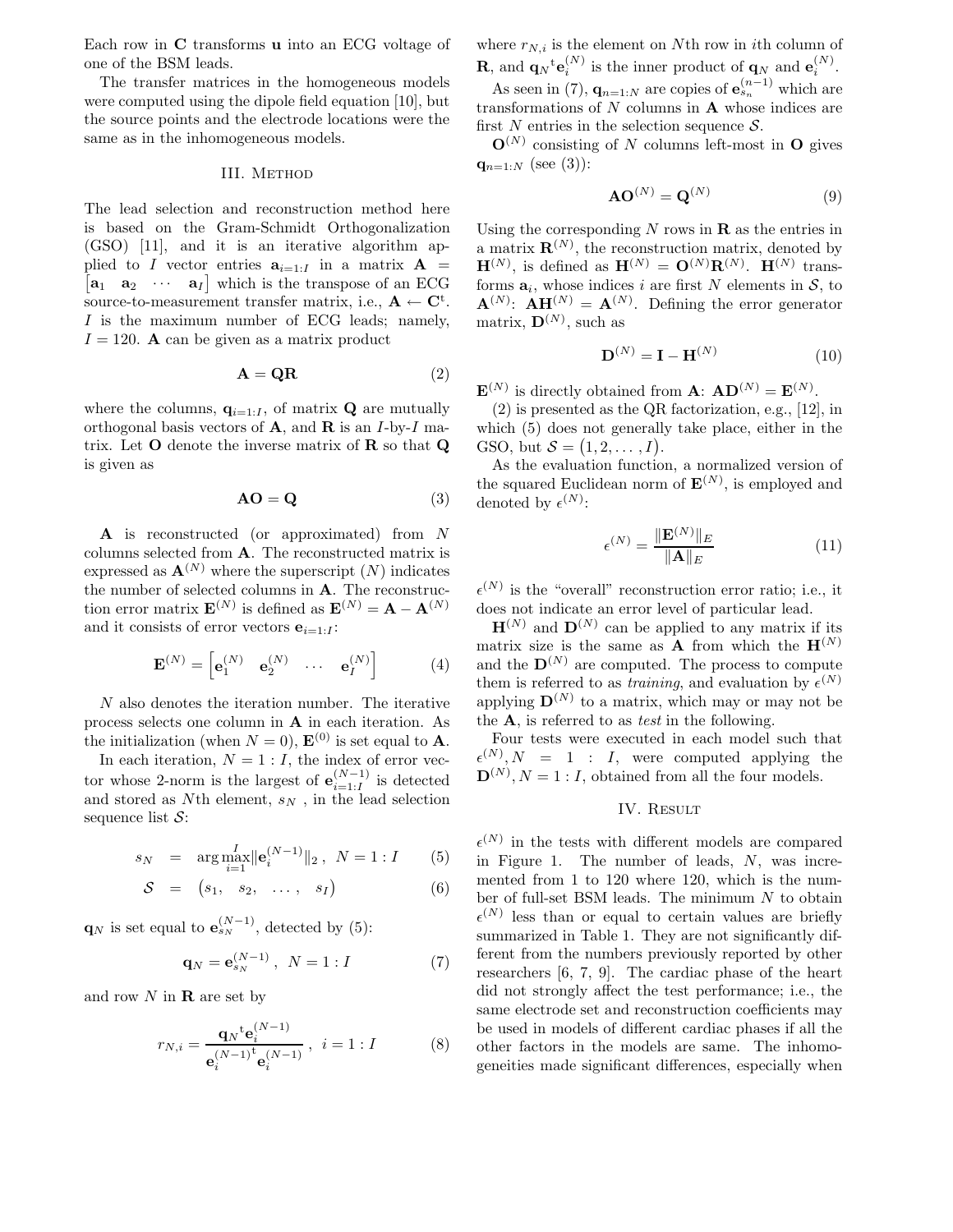$\min N$  for  $\epsilon^{(N)} \leq 0.1$ 

|                                              | Test Model |       |       |       |  |  |  |  |
|----------------------------------------------|------------|-------|-------|-------|--|--|--|--|
| Training Model                               | i-sys      | i-dia | h-sys | h-dia |  |  |  |  |
| i-sys                                        | 16         | 18    | 15    | 18    |  |  |  |  |
| i-dia                                        | 17         | 17    | 15    | 16    |  |  |  |  |
| h-sys                                        | 18         | 20    | 12    | 14    |  |  |  |  |
| h-dia                                        | 20         | 21    | 13    | 13    |  |  |  |  |
| $\min N$ for $\epsilon^{(N)}$<br>$\leq 0.01$ |            |       |       |       |  |  |  |  |
|                                              | Test Model |       |       |       |  |  |  |  |
| Training Model                               | i-sys      | i-dia | h-sys | h-dia |  |  |  |  |
| i-sys                                        | 30         | 35    | 37    | 37    |  |  |  |  |
| i-dia                                        | 31         | 32    | 35    | 38    |  |  |  |  |
| h-sys                                        | 53         | 48    | 29    | 31    |  |  |  |  |
| h-dia                                        | 45         | 45    | 29    | 30    |  |  |  |  |

Table 1: The minimum numbers of leads, N, to obtain reconstruction error ratio  $\epsilon^{(N)}$  less than or equal to 0.1 and 0.01 are tabulated. Lead selection sequences  $S$  and lead reconstruction error generator matrices  $\mathbf{D}^{(\tilde{N})}$  were obtianed in transmiss. In the tests  $\epsilon^{(N)}$  were computed using the  $\mathbf{D}^{(N)}$  for  $N=1,3,...$ as simulations of incrementing the leads according to  $S$ .

 $\epsilon^{(N)}$  became low. The difference of conductivities examined here is an extreme case — inhomogeneous or infinite extent of homogeneous conductivity. The results suggest that the inhomogeneity/homogeneity setting should not be changed for accurate lead reconstructions in model-based studies.

The reconstruction matrix, H, does not have an effect of amplification or attenuation. Its effect is a rotation in a vector space. Thus, only relative conductivities in each model concerns when models are different. The effects by changing models are most likely due to distribution patterns of conductivities.

### V. CONCLUSION

The numbers of leads necessary for certain levels of full-BSM reconstruction were not significantly different from those reported by other researchers. Difference of cardiac phases of the models did not affect the reconstruction performance while difference of inhomogeneous/homogeneous conductivities clearly affected. The lead selection method in the preset study is mathematically the same as one applied to real ECG dataset [7]. The next interest will be exchangeability of lead selection and reconstruction coefficients obtained by model approach and by dataset approach.

## References

- [1] D. M. Mirvis. Electrocardiography: A Physiologic Approach. Mosby-Year Book, St. Louis, U.S.A., 1993.
- [2] T. J. Montague, E. R. Smith, D. A. Cameron, P. M. Rautaharju, G. A. Klassen, C. S. Felming-

ton, and B. M. Horaceck. Isointegral analysis of body surface maps: Surface distribution and temporal variability in normal subjects. Circulation, 63(5):1166–1172, May 1981.

- [3] R. M. Gulrajani, P. Savard, and F. A. Roberge. Inverse problem in electrocardiography: Solution in terms of equivalent sources. CRC Circ. Rev. in Biomed. Eng., 17:171–214, 1988.
- [4] K. Yajima, S. Kinoshita, T. Ihara, and T. Furukawa. Body surface potential mapping system equipped with a microprocessor for the dynamic observation of potential patters. Med.  $\mathcal B$  Bio. Eng. & Comput., 21:83–90, 1983.
- [5] R. Hoekema. The Interindividual Variability of the Electrocardiogram. PhD thesis, Katholieke Universiteit Nijmengen, 1999.
- [6] R. C. Barr, M. S. Spach, and S. Herman-Giddens. Selection of the number and positions of measuring locations for electrocardiography. IEEE Trans. on Biomed. Eng., BME-18(2):125–138, Mar. 1971.
- [7] R. L. Lux, M. J. Burgess, F. Wyatte, A. K. Evans, G.M. Vincent, and J. A. Abildskov. Clinically practical lead systems for improved electrocardiaology: Comparison with precordial grids and conventional lead systes. Circulation, 59:356–463, 1979.
- [8] F. Kornreich, T. J. Montague, M. Kavadis P. Rautaharju, M. B. Horaceck, and B. Taccardi. Multigroup diagnosis of body surface potential maps. Journal of Electrocardiology, 22 Supplement:169–178, 1989.
- [9] O. Dössel, F. Schneider, and M. Müller. Optimization of electrode positions for multipchannel electrocardiography with respect to elecrical imaging of the heart. Proc. 20th Annual Intl Conf. IEEE/EMBS, pages 71–74, Oct. 1998.
- [10] T. C. Pilkington and R. Plonsey. The single cardiac cell. In T. C. Pilkington and R. Plonsey, editors, Engineering Contribution to Biophysical Electrocardiography, chapter 2, pages 19–31. IEEE, New York, U.S.A., 1982.
- [11] E. Oja. Subspace Method of Pattern Recognition. John Wiley & Sons, 1983.
- [12] G. H. Golub and C. van Loan. *Matrix Computa*tions. The Johns Hopkins University Press, Baltimore, U.S.A., 3rd edition, 1996.